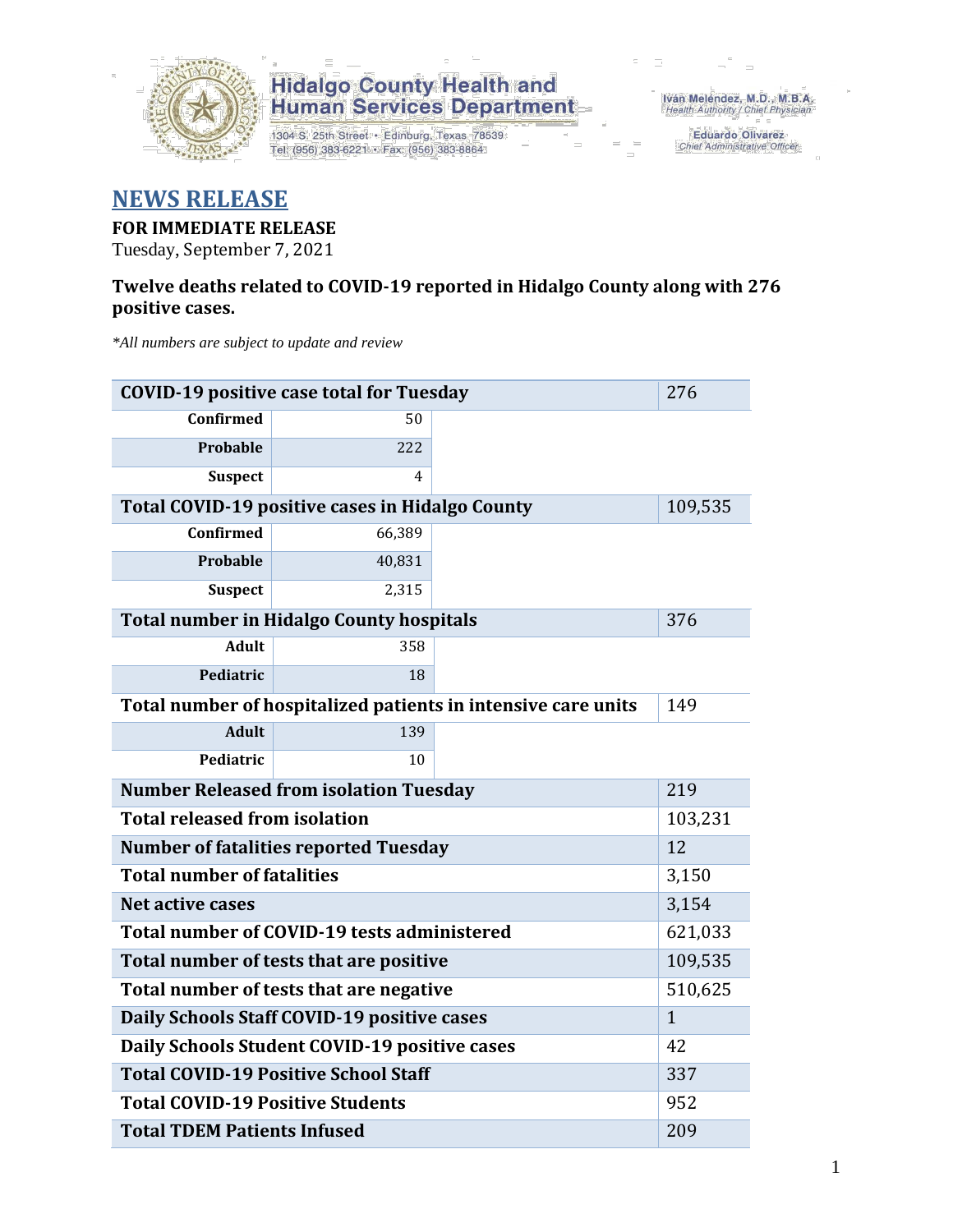

1304 S. 25th Street · Edinburg, Texas 78539 Tel: (956) 383-6221 · Fax: (956) 383-8864

Iván Meléndez, M.D., M.B.A. Health Authority / Chief Physician

> **Eduardo Olivarez** Chief Administrative Officer

*Hidalgo County uses the case status definition provided by the Texas Department of State Health Service's 2020 Epi Case Criteria Guide revised November 2020.*

- *1. Confirmed: A person who has tested positive through a molecular or PCR (oral or nasal swabs) test that looks for the presence of the virus's genetic material.*
- *2. Probable: A person who meets presumptive laboratory evidence through detection of COVID-19 by antigen test in a respiratory specimen.*
- *3. Suspect: A person who meets supported laboratory evidence through detection of specific antibodies in serum, plasma, whole body, and no prior history of being confirmed or probable case.*

*For more information of case status definition for COVID-19, please refer to:*

[https://www.dshs.state.tx.us/IDCU/investigation/epi-case-criteria-guide/2020-Epi-Case-Criteria-](https://www.dshs.state.tx.us/IDCU/investigation/epi-case-criteria-guide/2020-Epi-Case-Criteria-Guide.pdf)[Guide.pdf](https://www.dshs.state.tx.us/IDCU/investigation/epi-case-criteria-guide/2020-Epi-Case-Criteria-Guide.pdf)

|                | <b>Age Range</b> | <b>Gender</b> | <b>City</b>    |
|----------------|------------------|---------------|----------------|
| 1              | 40 <sub>s</sub>  | Female        | Donna          |
| $\overline{2}$ | $70+$            | Male          | Donna          |
| 3              | 40s              | Male          | Edinburg       |
| 4              | 50s              | Female        | Hidalgo        |
| 5              | 60s              | Male          | McAllen        |
| 6              | $70+$            | Male          | McAllen        |
| 7              | $70+$            | Male          | <b>Mission</b> |
| 8              | $70+$            | Female        | Pharr          |
| 9              | 40 <sub>s</sub>  | Male          | San Juan       |
| 10             | 50s              | Male          | Weslaco        |
| 11             | $70+$            | Female        | Weslaco        |
| 12             | $70+$            | Male          | Weslaco        |

#### The deaths include: Case Breakdown by Age Group:

| <b>Age Range</b> | <b>Number of Cases</b> |
|------------------|------------------------|
| $0 - 11$         | 110                    |
| 12-19            | 56                     |
| 20s              | 27                     |
| 30 <sub>s</sub>  | 29                     |
| 40s              | 18                     |
| 50s              | 13                     |
| 60s              | 9                      |
| $70+$            | 14                     |
| Total:           | 276                    |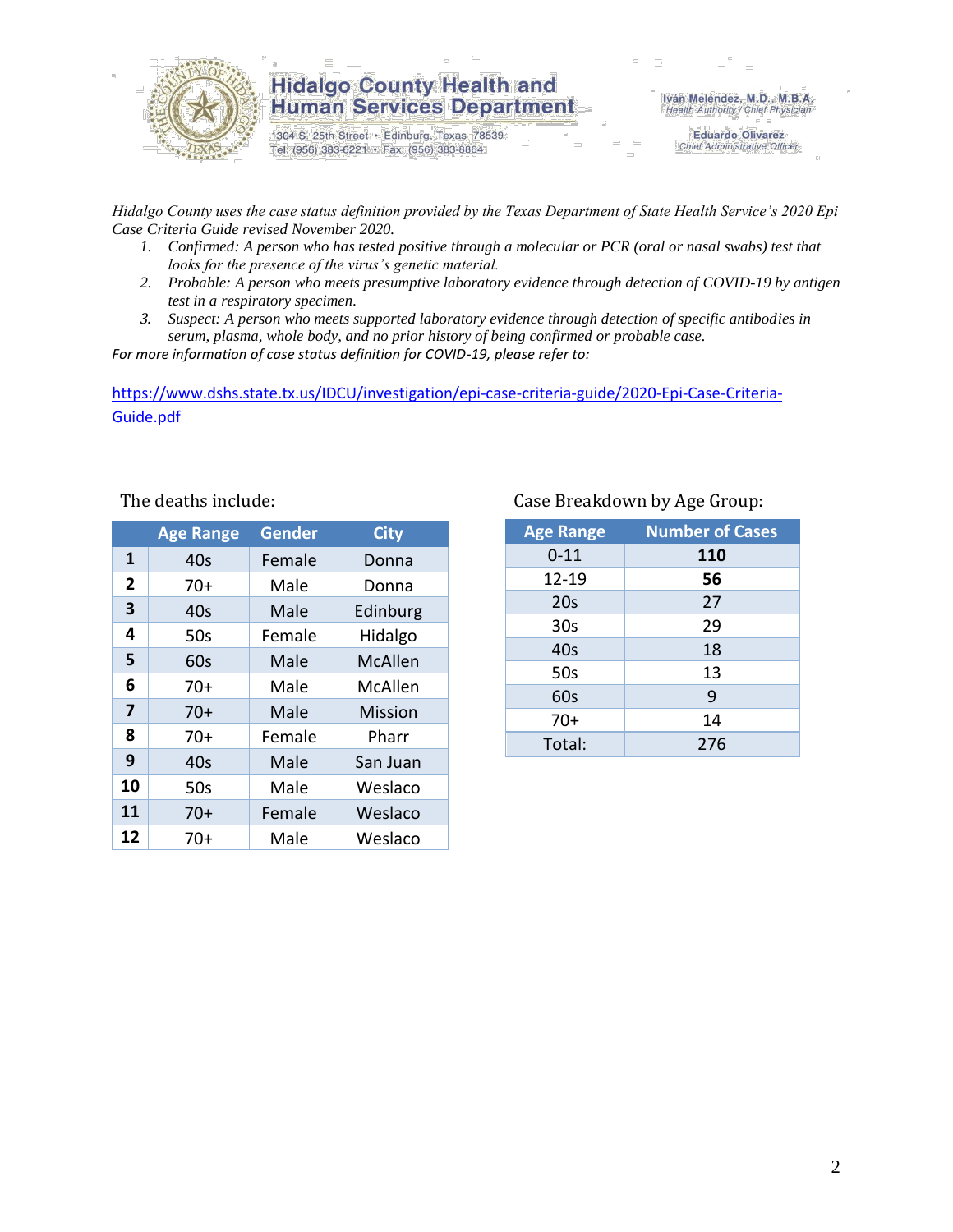

1304 S. 25th Street • Edinburg, Texas 78539<br>Tel: (956) 383-6221 • Fax: (956) 383-8864

Iván Meléndez, M.D., M.B.A.<br>Health Authority / Chief Physician

Eduardo Olivarez<br>Chief Administrative Officer

### Tuesday, September 7, 2021 positive cases include:

|                | <b>Age Range</b> | <b>Gender</b> | <b>City</b> |     | <b>Age Range</b> | Gender      | <b>City</b> |
|----------------|------------------|---------------|-------------|-----|------------------|-------------|-------------|
| 1              | $0 - 19$         | M             | Alamo       | 139 | $0 - 19$         | M           | Mercedes    |
| $\overline{2}$ | 40s              | F             | Alamo       | 140 | 30 <sub>s</sub>  | F           | Mercedes    |
| 3              | $0 - 19$         | M             | Alton       | 141 | $0 - 19$         | F           | Mission     |
| 4              | $0 - 19$         | M             | Alton       | 142 | $0 - 19$         | F           | Mission     |
| 5              | $0 - 19$         | F             | Alton       | 143 | $0 - 19$         | F           | Mission     |
| 6              | $0 - 19$         | F             | Alton       | 144 | $0 - 19$         | M           | Mission     |
| $\overline{7}$ | $0 - 19$         | F             | Alton       | 145 | $0 - 19$         | M           | Mission     |
| 8              | $0 - 19$         | M             | Alton       | 146 | $0 - 19$         | F           | Mission     |
| 9              | $0 - 19$         | $\mathsf F$   | Alton       | 147 | $0 - 19$         | M           | Mission     |
| 10             | $0 - 19$         | F             | Alton       | 148 | $0 - 19$         | F           | Mission     |
| 11             | 50s              | F             | Alton       | 149 | $0 - 19$         | $\mathsf F$ | Mission     |
| 12             | $0 - 19$         | M             | Donna       | 150 | $0 - 19$         | F           | Mission     |
| 13             | $0 - 19$         | M             | Donna       | 151 | $0 - 19$         | F           | Mission     |
| 14             | $0 - 19$         | M             | Donna       | 152 | $0 - 19$         | M           | Mission     |
| 15             | $0 - 19$         | $\mathsf F$   | Donna       | 153 | $0 - 19$         | M           | Mission     |
| 16             | $0 - 19$         | F             | Donna       | 154 | $0 - 19$         | M           | Mission     |
| 17             | $0 - 19$         | M             | Donna       | 155 | $0 - 19$         | $\mathsf F$ | Mission     |
| 18             | $0 - 19$         | F             | Donna       | 156 | $0 - 19$         | F           | Mission     |
| 19             | $0 - 19$         | M             | Donna       | 157 | $0 - 19$         | F           | Mission     |
| 20             | 20s              | M             | Donna       | 158 | $0 - 19$         | M           | Mission     |
| 21             | 30 <sub>s</sub>  | M             | Donna       | 159 | $0 - 19$         | $\mathsf F$ | Mission     |
| 22             | 40s              | F             | Donna       | 160 | $0 - 19$         | F           | Mission     |
| 23             | $70+$            | M             | Donna       | 161 | $0 - 19$         | F           | Mission     |
| 24             | $0 - 19$         | M             | Edinburg    | 162 | $0 - 19$         | F           | Mission     |
| 25             | $0 - 19$         | M             | Edinburg    | 163 | $0 - 19$         | ${\sf M}$   | Mission     |
| 26             | $0 - 19$         | M             | Edinburg    | 164 | $0 - 19$         | F           | Mission     |
| 27             | $0 - 19$         | ${\sf M}$     | Edinburg    | 165 | $0 - 19$         | M           | Mission     |
| 28             | $0 - 19$         | F             | Edinburg    | 166 | $0 - 19$         | F           | Mission     |
| 29             | $0 - 19$         | $\mathsf F$   | Edinburg    | 167 | $0 - 19$         | $\mathsf F$ | Mission     |
| 30             | $0 - 19$         | F             | Edinburg    | 168 | $0 - 19$         | F           | Mission     |
| 31             | $0 - 19$         | ${\sf M}$     | Edinburg    | 169 | $0 - 19$         | M           | Mission     |
| 32             | $0 - 19$         | F             | Edinburg    | 170 | $0 - 19$         | M           | Mission     |
| 33             | $0 - 19$         | F             | Edinburg    | 171 | 20s              | $\mathsf F$ | Mission     |
| 34             | $0 - 19$         | M             | Edinburg    | 172 | 20s              | F           | Mission     |
| 35             | $0 - 19$         | F             | Edinburg    | 173 | 20s              | F           | Mission     |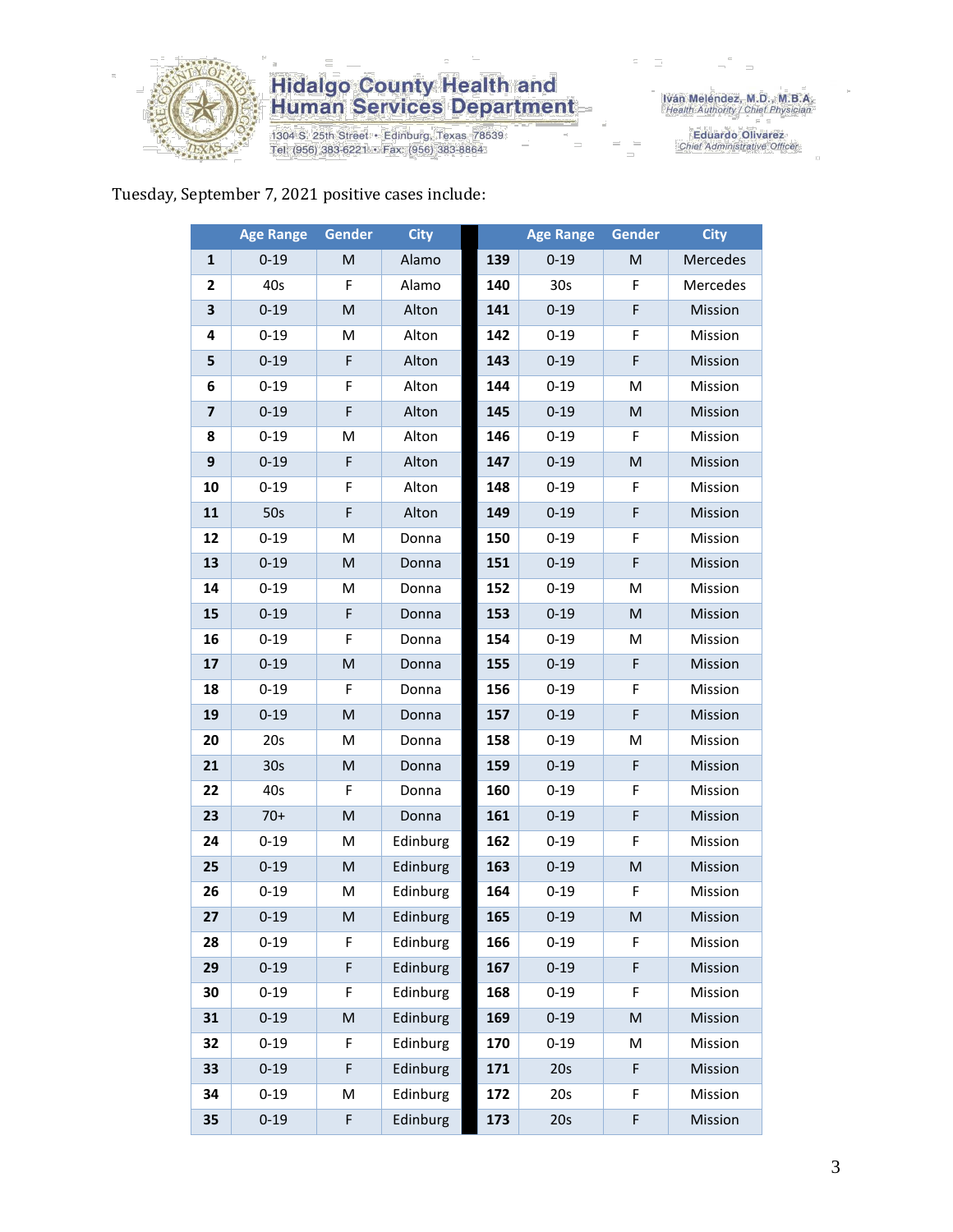

1304 S. 25th Street • Edinburg, Texas 78539<br>Tel: (956) 383-6221 • Fax: (956) 383-8864

Iván Meléndez, M.D., M.B.A.<br>Health Authority / Chief Physician

Eduardo Olivarez<br>Chief Administrative Officer

| 36 | $0 - 19$        | M                                                                                                          | Edinburg | 174 | 20s             | F  | Mission |
|----|-----------------|------------------------------------------------------------------------------------------------------------|----------|-----|-----------------|----|---------|
| 37 | $0 - 19$        | F                                                                                                          | Edinburg | 175 | 20s             | F  | Mission |
| 38 | $0 - 19$        | M                                                                                                          | Edinburg | 176 | 20s             | F  | Mission |
| 39 | $0 - 19$        | F                                                                                                          | Edinburg | 177 | 30 <sub>s</sub> | F  | Mission |
| 40 | $0 - 19$        | F                                                                                                          | Edinburg | 178 | 30s             | M  | Mission |
| 41 | $0 - 19$        | F                                                                                                          | Edinburg | 179 | 30 <sub>s</sub> | F  | Mission |
| 42 | $0 - 19$        | F                                                                                                          | Edinburg | 180 | 30 <sub>s</sub> | F  | Mission |
| 43 | $0 - 19$        | F                                                                                                          | Edinburg | 181 | 30 <sub>s</sub> | F  | Mission |
| 44 | $0 - 19$        | M                                                                                                          | Edinburg | 182 | 40s             | M  | Mission |
| 45 | $0 - 19$        | ${\sf M}$                                                                                                  | Edinburg | 183 | 40s             | M  | Mission |
| 46 | $0 - 19$        | F                                                                                                          | Edinburg | 184 | 40s             | F  | Mission |
| 47 | $0 - 19$        | F                                                                                                          | Edinburg | 185 | 40s             | M  | Mission |
| 48 | $0 - 19$        | M                                                                                                          | Edinburg | 186 | 50s             | M  | Mission |
| 49 | $0 - 19$        | F                                                                                                          | Edinburg | 187 | 60s             | F  | Mission |
| 50 | $0 - 19$        | F                                                                                                          | Edinburg | 188 | 60s             | M  | Mission |
| 51 | 20s             | F                                                                                                          | Edinburg | 189 | 60s             | M  | Mission |
| 52 | 20s             | F                                                                                                          | Edinburg | 190 | 60s             | F  | Mission |
| 53 | 20s             | M                                                                                                          | Edinburg | 191 | $70+$           | M  | Mission |
| 54 | 20s             | F                                                                                                          | Edinburg | 192 | $70+$           | M  | Mission |
| 55 | 20s             | F                                                                                                          | Edinburg | 193 | $70+$           | M  | Mission |
| 56 | 20s             | F                                                                                                          | Edinburg | 194 | $70+$           | F  | Mission |
| 57 | 30s             | M                                                                                                          | Edinburg | 195 | $0 - 19$        | F  | Pharr   |
| 58 | 30 <sub>s</sub> | M                                                                                                          | Edinburg | 196 | $0 - 19$        | F  | Pharr   |
| 59 | 30s             | ${\sf M}$                                                                                                  | Edinburg | 197 | $0 - 19$        | F  | Pharr   |
| 60 | 30 <sub>s</sub> | F                                                                                                          | Edinburg | 198 | $0 - 19$        | M  | Pharr   |
| 61 | 30 <sub>s</sub> | $\mathsf{M}% _{T}=\mathsf{M}_{T}\!\left( a,b\right) ,\ \mathsf{M}_{T}=\mathsf{M}_{T}\!\left( a,b\right) ,$ | Edinburg | 199 | $0 - 19$        | M  | Pharr   |
| 62 | 30 <sub>s</sub> | F                                                                                                          | Edinburg | 200 | $0 - 19$        | М  | Pharr   |
| 63 | 30s             | ${\sf M}$                                                                                                  | Edinburg | 201 | $0 - 19$        | F  | Pharr   |
| 64 | 30 <sub>s</sub> | F                                                                                                          | Edinburg | 202 | $0 - 19$        | M  | Pharr   |
| 65 | 30 <sub>s</sub> | F                                                                                                          | Edinburg | 203 | $0 - 19$        | M  | Pharr   |
| 66 | 30 <sub>s</sub> | F                                                                                                          | Edinburg | 204 | $0 - 19$        | F. | Pharr   |
| 67 | 30 <sub>s</sub> | F                                                                                                          | Edinburg | 205 | $0 - 19$        | F  | Pharr   |
| 68 | 30 <sub>s</sub> | M                                                                                                          | Edinburg | 206 | $0 - 19$        | F  | Pharr   |
| 69 | 40s             | M                                                                                                          | Edinburg | 207 | $0 - 19$        | F  | Pharr   |
| 70 | 40s             | F                                                                                                          | Edinburg | 208 | 20s             | F  | Pharr   |
| 71 | 40s             | F                                                                                                          | Edinburg | 209 | 20s             | F  | Pharr   |
| 72 | 40s             | M                                                                                                          | Edinburg | 210 | 30 <sub>s</sub> | F  | Pharr   |
| 73 | 50s             | M                                                                                                          | Edinburg | 211 | 60s             | M  | Pharr   |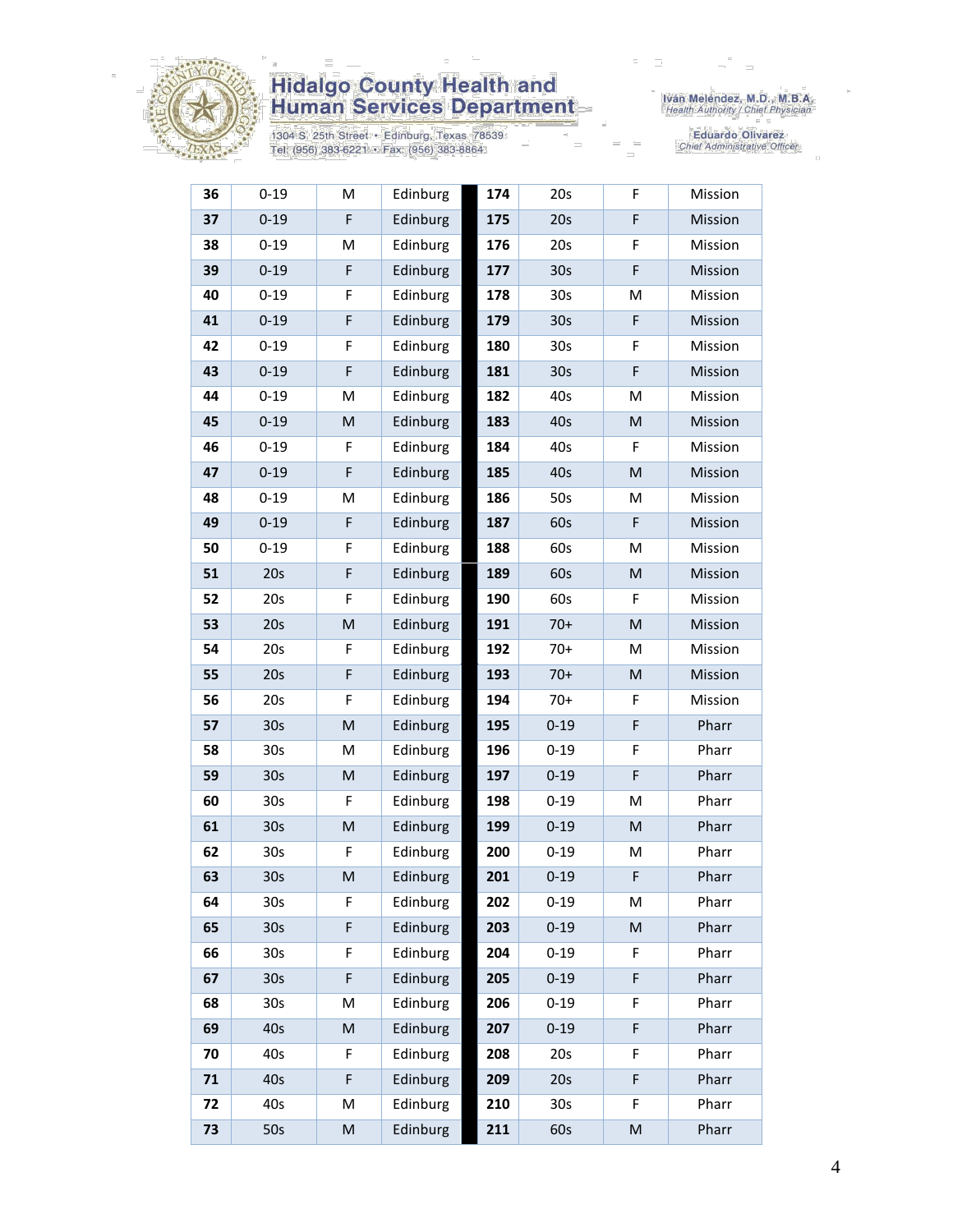

1304 S. 25th Street • Edinburg, Texas 78539<br>Tel: (956) 383-6221 • Fax: (956) 383-8864

Iván Meléndez, M.D., M.B.A.<br>Health Authority / Chief Physician

Eduardo Olivarez<br>Chief Administrative Officer

| 74  | 50s      | M  | Edinburg | 212 | $0 - 19$ | М  | San Juan    |
|-----|----------|----|----------|-----|----------|----|-------------|
| 75  | $70+$    | F  | Edinburg | 213 | $0 - 19$ | F  | San Juan    |
| 76  | $70+$    | F  | Edinburg | 214 | $0 - 19$ | M  | San Juan    |
| 77  | $70+$    | M  | Edinburg | 215 | 20s      | F  | San Juan    |
| 78  | $70+$    | M  | Edinburg | 216 | 50s      | F  | San Juan    |
| 79  | $0 - 19$ | F  | Hidalgo  | 217 | 50s      | M  | San Juan    |
| 80  | $0 - 19$ | F  | Hidalgo  | 218 | 60s      | M  | San Juan    |
| 81  | $0 - 19$ | F  | Hidalgo  | 219 | $0 - 19$ | F  | Undisclosed |
| 82  | $0 - 19$ | M  | Hidalgo  | 220 | $0 - 19$ | F  | Undisclosed |
| 83  | $0 - 19$ | F  | McAllen  | 221 | $0 - 19$ | M  | Undisclosed |
| 84  | $0 - 19$ | F  | McAllen  | 222 | $0 - 19$ | F  | Undisclosed |
| 85  | $0 - 19$ | F  | McAllen  | 223 | $0 - 19$ | F  | Undisclosed |
| 86  | $0 - 19$ | M  | McAllen  | 224 | 20s      | F  | Undisclosed |
| 87  | $0 - 19$ | F  | McAllen  | 225 | 20s      | M  | Undisclosed |
| 88  | $0 - 19$ | M  | McAllen  | 226 | 20s      | M  | Undisclosed |
| 89  | $0 - 19$ | F  | McAllen  | 227 | 20s      | M  | Undisclosed |
| 90  | $0 - 19$ | F  | McAllen  | 228 | 40s      | F  | Undisclosed |
| 91  | $0 - 19$ | F  | McAllen  | 229 | 50s      | F  | Undisclosed |
| 92  | $0 - 19$ | M  | McAllen  | 230 | 50s      | M  | Undisclosed |
| 93  | $0 - 19$ | M  | McAllen  | 231 | $0 - 19$ | F  | Weslaco     |
| 94  | $0 - 19$ | M  | McAllen  | 232 | $0 - 19$ | F  | Weslaco     |
| 95  | $0 - 19$ | M  | McAllen  | 233 | $0 - 19$ | F  | Weslaco     |
| 96  | $0 - 19$ | F  | McAllen  | 234 | $0 - 19$ | M  | Weslaco     |
| 97  | $0 - 19$ | F  | McAllen  | 235 | $0 - 19$ | M  | Weslaco     |
| 98  | $0 - 19$ | F  | McAllen  | 236 | $0 - 19$ | М  | Weslaco     |
| 99  | $0 - 19$ | M  | McAllen  | 237 | $0 - 19$ | M  | Weslaco     |
| 100 | $0 - 19$ | M  | McAllen  | 238 | $0 - 19$ | F  | Weslaco     |
| 101 | $0 - 19$ | M  | McAllen  | 239 | $0 - 19$ | M  | Weslaco     |
| 102 | $0 - 19$ | М  | McAllen  | 240 | $0 - 19$ | М  | Weslaco     |
| 103 | $0 - 19$ | F  | McAllen  | 241 | $0 - 19$ | M  | Weslaco     |
| 104 | $0 - 19$ | F  | McAllen  | 242 | $0 - 19$ | F. | Weslaco     |
| 105 | $0 - 19$ | F  | McAllen  | 243 | $0 - 19$ | F  | Weslaco     |
| 106 | $0 - 19$ | F  | McAllen  | 244 | $0 - 19$ | F  | Weslaco     |
| 107 | $0 - 19$ | M  | McAllen  | 245 | $0 - 19$ | F  | Weslaco     |
| 108 | 20s      | F. | McAllen  | 246 | $0 - 19$ | М  | Weslaco     |
| 109 | 20s      | M  | McAllen  | 247 | $0 - 19$ | F  | Weslaco     |
| 110 | 20s      | F  | McAllen  | 248 | $0 - 19$ | F  | Weslaco     |
| 111 | 20s      | M  | McAllen  | 249 | $0 - 19$ | M  | Weslaco     |